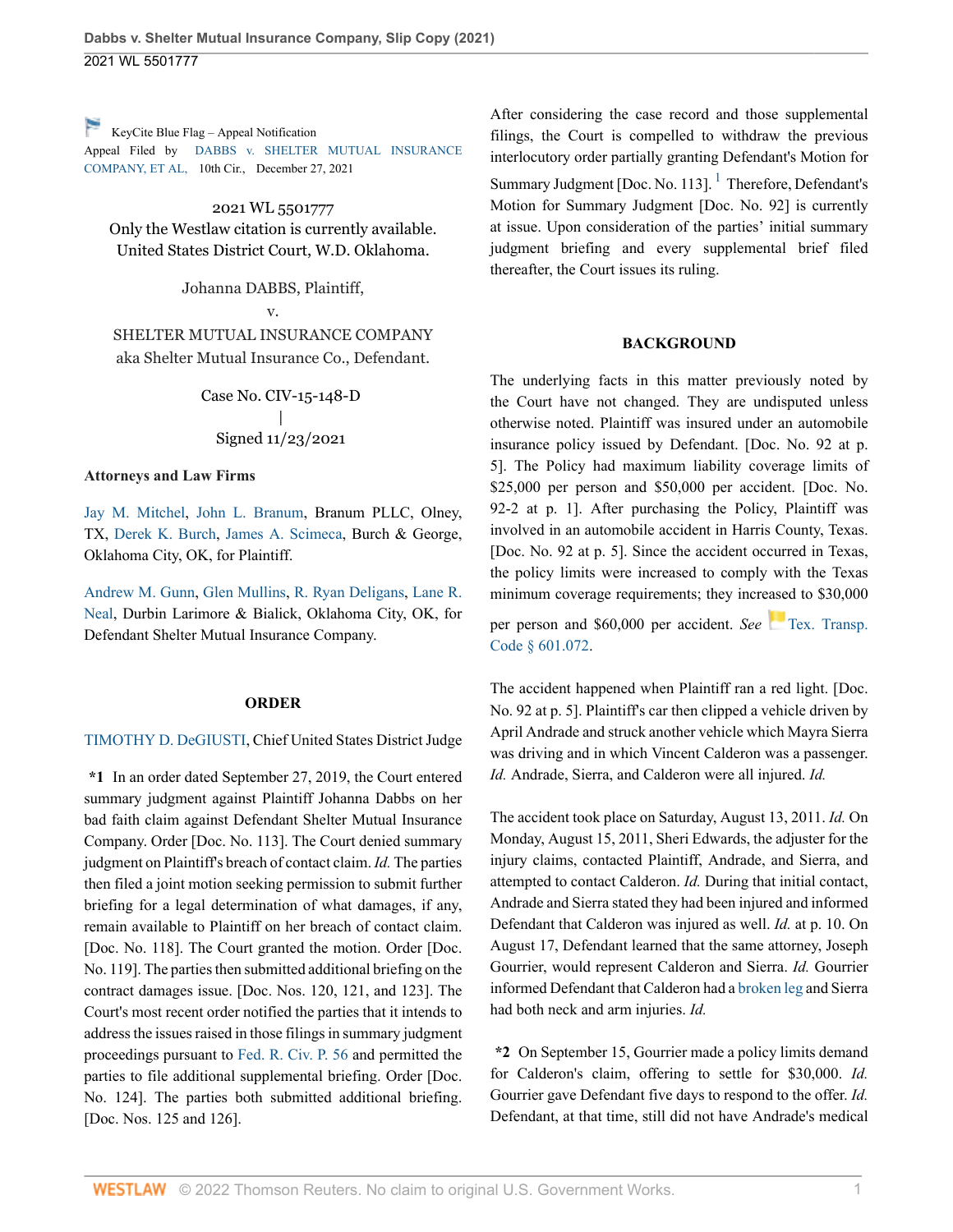authorization, Sierra's medical bills or records, and had incomplete records for Calderon. *Id.* at 10–11. Concerned that she had insufficient information about all injuries and a policy limit that could subject the insured to excess liability, the claims adjuster discussed her concerns with her supervisor, requested more information and an extension of the offer deadline from Gourrier, and attempted to recontact Andrade. *Id.* at 11.

On September 21, Gourrier responded to the claims adjuster, providing more information about Calderon's injuries and extending the offer for five more days. *Id.* Around this time, Defendant retained counsel to assist with handling the insurance claims. *Id.* at 12. Counsel advised that Gourrier's time limit was unreasonable and that—under Texas law— Defendant had no obligation to consider competing claims before accepting the settlement offer. *Id.* The offer to settle Calderon's claim for the \$30,000 policy limits expired on September 26.

Defendant's counsel, nonetheless, recommended Defendant attempt to settle Calderon's claim for the policy limits. *Id.* at 12. Three days after the expiration of Gourrier's deadline, Defendant offered \$30,000 for Calderon's claim. *Id.* at 13. Gourrier refused to accept the policy limit tender. *Id.* Calderon sued Plaintiff, and Defendant retained counsel for Plaintiff in the litigation. *Id.* A jury ultimately found Plaintiff liable to Calderon and awarded damages in the amount of \$622,135.60.

### **STANDARD OF DECISION**

Summary judgment is proper "if the movant shows that there is no genuine dispute as to any material fact and the movant is entitled to judgment as a matter of law." [Fed. R. Civ. P.](http://www.westlaw.com/Link/Document/FullText?findType=L&pubNum=1000600&cite=USFRCPR56&originatingDoc=Id172f6c04d6911ecb124ab1bb8098962&refType=LQ&originationContext=document&vr=3.0&rs=cblt1.0&transitionType=DocumentItem&contextData=(sc.UserEnteredCitation)) [56\(a\)](http://www.westlaw.com/Link/Document/FullText?findType=L&pubNum=1000600&cite=USFRCPR56&originatingDoc=Id172f6c04d6911ecb124ab1bb8098962&refType=LQ&originationContext=document&vr=3.0&rs=cblt1.0&transitionType=DocumentItem&contextData=(sc.UserEnteredCitation)); *[Universal Underwriters Ins. Co. v. Winton](http://www.westlaw.com/Link/Document/FullText?findType=Y&serNum=2038638718&pubNum=0000506&originatingDoc=Id172f6c04d6911ecb124ab1bb8098962&refType=RP&fi=co_pp_sp_506_1105&originationContext=document&vr=3.0&rs=cblt1.0&transitionType=DocumentItem&contextData=(sc.UserEnteredCitation)#co_pp_sp_506_1105)*, 818 F.3d [1103, 1105 \(10th Cir. 2016\).](http://www.westlaw.com/Link/Document/FullText?findType=Y&serNum=2038638718&pubNum=0000506&originatingDoc=Id172f6c04d6911ecb124ab1bb8098962&refType=RP&fi=co_pp_sp_506_1105&originationContext=document&vr=3.0&rs=cblt1.0&transitionType=DocumentItem&contextData=(sc.UserEnteredCitation)#co_pp_sp_506_1105) "An issue is 'genuine' if there is sufficient evidence on each side so that a rational trier of fact could resolve the issue either way," and "[a]n issue of fact is 'material' if under the substa[ntive](https://1.next.westlaw.com/Link/RelatedInformation/Flag?documentGuid=I0595cd82944811d9bc61beebb95be672&transitionType=InlineKeyCiteFlags&originationContext=docHeaderFlag&Rank=0&ppcid=4ee9c9795aff47ed9820fe479c329dd7&contextData=(sc.UserEnteredCitation) ) law it is essential to the proper disposition of the claim." *[Adler v. Wal-Mart Stores,](http://www.westlaw.com/Link/Document/FullText?findType=Y&serNum=1998109558&pubNum=0000506&originatingDoc=Id172f6c04d6911ecb124ab1bb8098962&refType=RP&fi=co_pp_sp_506_670&originationContext=document&vr=3.0&rs=cblt1.0&transitionType=DocumentItem&contextData=(sc.UserEnteredCitation)#co_pp_sp_506_670) Inc.*[, 144 F.3d 664, 670 \(10th Cir. 1998\)](http://www.westlaw.com/Link/Document/FullText?findType=Y&serNum=1998109558&pubNum=0000506&originatingDoc=Id172f6c04d6911ecb124ab1bb8098962&refType=RP&fi=co_pp_sp_506_670&originationContext=document&vr=3.0&rs=cblt1.0&transitionType=DocumentItem&contextData=(sc.UserEnteredCitation)#co_pp_sp_506_670) (citing *[Anderson](http://www.westlaw.com/Link/Document/FullText?findType=Y&serNum=1986132674&pubNum=0000780&originatingDoc=Id172f6c04d6911ecb124ab1bb8098962&refType=RP&fi=co_pp_sp_780_248&originationContext=document&vr=3.0&rs=cblt1.0&transitionType=DocumentItem&contextData=(sc.UserEnteredCitation)#co_pp_sp_780_248)*

*v. Liberty Lobby, Inc.*[, 477 U.S. 242, 248 \(1986\)\)](http://www.westlaw.com/Link/Document/FullText?findType=Y&serNum=1986132674&pubNum=0000780&originatingDoc=Id172f6c04d6911ecb124ab1bb8098962&refType=RP&fi=co_pp_sp_780_248&originationContext=document&vr=3.0&rs=cblt1.0&transitionType=DocumentItem&contextData=(sc.UserEnteredCitation)#co_pp_sp_780_248).

The Court's inquiry must be whether the evidence, when viewed ["thro](https://1.next.westlaw.com/Link/RelatedInformation/Flag?documentGuid=I3a8518e29c9d11d991d0cc6b54f12d4d&transitionType=InlineKeyCiteFlags&originationContext=docHeaderFlag&Rank=0&ppcid=4ee9c9795aff47ed9820fe479c329dd7&contextData=(sc.UserEnteredCitation) )ugh the prism of the substantive evidentiary burden," *Anderson*[, 477 U.S. at 254,](http://www.westlaw.com/Link/Document/FullText?findType=Y&serNum=1986132674&pubNum=0000780&originatingDoc=Id172f6c04d6911ecb124ab1bb8098962&refType=RP&fi=co_pp_sp_780_254&originationContext=document&vr=3.0&rs=cblt1.0&transitionType=DocumentItem&contextData=(sc.UserEnteredCitation)#co_pp_sp_780_254) "presents a sufficient disagreement to require submission to a jury or whether it is [so o](https://1.next.westlaw.com/Link/RelatedInformation/Flag?documentGuid=I3a8518e29c9d11d991d0cc6b54f12d4d&transitionType=InlineKeyCiteFlags&originationContext=docHeaderFlag&Rank=0&ppcid=4ee9c9795aff47ed9820fe479c329dd7&contextData=(sc.UserEnteredCitation) )ne-sided that one party must prevail as a matter of law."

*Id.* [at 251–52.](http://www.westlaw.com/Link/Document/FullText?findType=Y&serNum=1986132674&pubNum=0000780&originatingDoc=Id172f6c04d6911ecb124ab1bb8098962&refType=RP&fi=co_pp_sp_780_251&originationContext=document&vr=3.0&rs=cblt1.0&transitionType=DocumentItem&contextData=(sc.UserEnteredCitation)#co_pp_sp_780_251) Although the Court views all facts in the light most favorable to the nonmoving party at the summary judgment stage, "there is no issue for trial unless there is sufficient evidence favoring the [nonm](https://1.next.westlaw.com/Link/RelatedInformation/Flag?documentGuid=I3a8518e29c9d11d991d0cc6b54f12d4d&transitionType=InlineKeyCiteFlags&originationContext=docHeaderFlag&Rank=0&ppcid=4ee9c9795aff47ed9820fe479c329dd7&contextData=(sc.UserEnteredCitation) )oving party for a jury

to return a verdict for that party." *Id.* [at 249.](http://www.westlaw.com/Link/Document/FullText?findType=Y&serNum=1986132674&pubNum=0000780&originatingDoc=Id172f6c04d6911ecb124ab1bb8098962&refType=RP&fi=co_pp_sp_780_249&originationContext=document&vr=3.0&rs=cblt1.0&transitionType=DocumentItem&contextData=(sc.UserEnteredCitation)#co_pp_sp_780_249)

The Court, through a choice of law analysis, has previously ruled that Oklahoma law governs the resolution of this diversity action. *See* Order [Doc. No. 64].

### **DISCUSSION**

The Court's initial order on Defendant's Motion for Summary Judgment found a genuine dispute of material fact existed which precluded summary judgment on Plaintiff's breach of contract claim. After considering the parties' supplemental filings, the Court is compelled to reconsider that finding. Further, the Court previously ruled that Defendant did not act in bad faith when it failed to accept attorney Gourrier's policy limit offer. The Court, however, did not adequately analyze [Pla](https://1.next.westlaw.com/Link/RelatedInformation/Flag?documentGuid=Ia10a8041004e11dab386b232635db992&transitionType=InlineKeyCiteFlags&originationContext=docHeaderFlag&Rank=0&ppcid=4ee9c9795aff47ed9820fe479c329dd7&contextData=(sc.UserEnteredCitation) )intiff's bad faith claim under the standard set forth in *[Badillo v. Mid Century Insurance Co.](http://www.westlaw.com/Link/Document/FullText?findType=Y&serNum=2006842187&pubNum=0004645&originatingDoc=Id172f6c04d6911ecb124ab1bb8098962&refType=RP&originationContext=document&vr=3.0&rs=cblt1.0&transitionType=DocumentItem&contextData=(sc.UserEnteredCitation))*, 121 P.3d [1080 \(Okla. 2005\),](http://www.westlaw.com/Link/Document/FullText?findType=Y&serNum=2006842187&pubNum=0004645&originatingDoc=Id172f6c04d6911ecb124ab1bb8098962&refType=RP&originationContext=document&vr=3.0&rs=cblt1.0&transitionType=DocumentItem&contextData=(sc.UserEnteredCitation)) and also applied principles from cases which differ contextually from the instant case. Therefore, after considering the supplemental filings, the Court is also compelled to reanalyze Plaintiff's bad faith claim. [2](#page-3-1)

# <span id="page-1-0"></span>**I. Defendant did not breach the duty to defend or the duty to indemnify, and Plaintiff must establish bad faith to succeed on a claim for failure to settle within the policy limits.**

**\*3** "The elements of a breach of contract action are: (1) formation of a contract; (2) breach of the contract; and (3) damages as a result of that breach." *[Morgan v. State Farm](http://www.westlaw.com/Link/Document/FullText?findType=Y&serNum=2053694731&pubNum=0004645&originatingDoc=Id172f6c04d6911ecb124ab1bb8098962&refType=RP&fi=co_pp_sp_4645_748&originationContext=document&vr=3.0&rs=cblt1.0&transitionType=DocumentItem&contextData=(sc.UserEnteredCitation)#co_pp_sp_4645_748) Mut. Auto. Ins. Co.*[, 488 P.3d 743, 748 \(Okla. 2021\).](http://www.westlaw.com/Link/Document/FullText?findType=Y&serNum=2053694731&pubNum=0004645&originatingDoc=Id172f6c04d6911ecb124ab1bb8098962&refType=RP&fi=co_pp_sp_4645_748&originationContext=document&vr=3.0&rs=cblt1.0&transitionType=DocumentItem&contextData=(sc.UserEnteredCitation)#co_pp_sp_4645_748) Insurers generally bear two duties under liability in[sura](https://1.next.westlaw.com/Link/RelatedInformation/Flag?documentGuid=Ib06f9092f58411d99439b076ef9ec4de&transitionType=InlineKeyCiteFlags&originationContext=docHeaderFlag&Rank=0&ppcid=4ee9c9795aff47ed9820fe479c329dd7&contextData=(sc.UserEnteredCitation) )nce policies:

the duty to defend and the duty to indemnify. *[First Bank of](http://www.westlaw.com/Link/Document/FullText?findType=Y&serNum=1996215921&pubNum=0000661&originatingDoc=Id172f6c04d6911ecb124ab1bb8098962&refType=RP&fi=co_pp_sp_661_302&originationContext=document&vr=3.0&rs=cblt1.0&transitionType=DocumentItem&contextData=(sc.UserEnteredCitation)#co_pp_sp_661_302) [Turley v. Fid. & Deposit Ins. Co. of Md.](http://www.westlaw.com/Link/Document/FullText?findType=Y&serNum=1996215921&pubNum=0000661&originatingDoc=Id172f6c04d6911ecb124ab1bb8098962&refType=RP&fi=co_pp_sp_661_302&originationContext=document&vr=3.0&rs=cblt1.0&transitionType=DocumentItem&contextData=(sc.UserEnteredCitation)#co_pp_sp_661_302)*, 928 P.2d 298, 302– [03 \(Okla. 1996\)](http://www.westlaw.com/Link/Document/FullText?findType=Y&serNum=1996215921&pubNum=0000661&originatingDoc=Id172f6c04d6911ecb124ab1bb8098962&refType=RP&fi=co_pp_sp_661_302&originationContext=document&vr=3.0&rs=cblt1.0&transitionType=DocumentItem&contextData=(sc.UserEnteredCitation)#co_pp_sp_661_302). The duty to defend relates to the obligation of the insurer to pay for and pro[vide](https://1.next.westlaw.com/Link/RelatedInformation/Flag?documentGuid=Ib06f9092f58411d99439b076ef9ec4de&transitionType=InlineKeyCiteFlags&originationContext=docHeaderFlag&Rank=0&ppcid=4ee9c9795aff47ed9820fe479c329dd7&contextData=(sc.UserEnteredCitation) ) defense to litigation for

claims covered under the policy. *Id.* [at 303.](http://www.westlaw.com/Link/Document/FullText?findType=Y&serNum=1996215921&pubNum=0000661&originatingDoc=Id172f6c04d6911ecb124ab1bb8098962&refType=RP&fi=co_pp_sp_661_303&originationContext=document&vr=3.0&rs=cblt1.0&transitionType=DocumentItem&contextData=(sc.UserEnteredCitation)#co_pp_sp_661_303)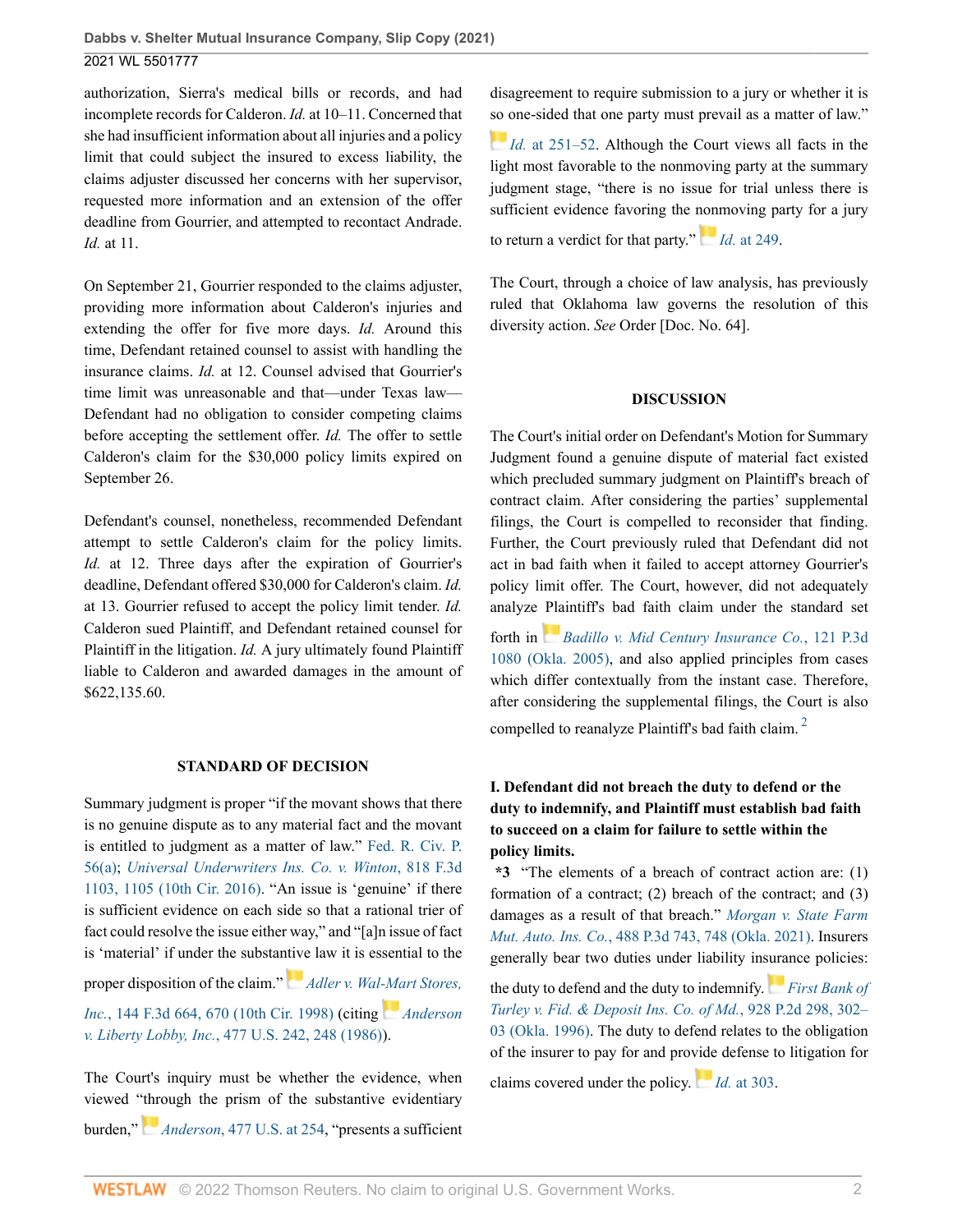In accordance with these duties, Defendant provided a competent defense for Plaintiff through the appeal of the jury verdict and paid the policy limits to Calderon after the appeal was denied. Plaintiff, nevertheless, argues Defendant breached the duty to defend by failing to accept a settlement offer within the policy limits.

The duty to defend affords the insurer "the right to control the course of the defense of the liability claim and to decide on litigation strategy." *[Milroy v. Allstate Ins. Co.](http://www.westlaw.com/Link/Document/FullText?findType=Y&serNum=2011178582&pubNum=0004645&originatingDoc=Id172f6c04d6911ecb124ab1bb8098962&refType=RP&fi=co_pp_sp_4645_927&originationContext=document&vr=3.0&rs=cblt1.0&transitionType=DocumentItem&contextData=(sc.UserEnteredCitation)#co_pp_sp_4645_927)*, 151 P.3d [922, 927 \(Okla. Civ. App. 2007\)](http://www.westlaw.com/Link/Document/FullText?findType=Y&serNum=2011178582&pubNum=0004645&originatingDoc=Id172f6c04d6911ecb124ab1bb8098962&refType=RP&fi=co_pp_sp_4645_927&originationContext=document&vr=3.0&rs=cblt1.0&transitionType=DocumentItem&contextData=(sc.UserEnteredCitation)#co_pp_sp_4645_927). This, of course, includes weighing the merits of settlement offers. *Id.* "It is this right to control the litigation that exposes the insurer to a claim for bad faith in a case where the verdict against the insured exceeds policy limits." *Id.*

Under Oklahoma law, an insurer's failure to accept a settlement offer within the policy limits potentially exposes the insurer to liability for the "entire judgment obtained [aga](https://1.next.westlaw.com/Link/RelatedInformation/Flag?documentGuid=I1ff26616960611d9a707f4371c9c34f0&transitionType=InlineKeyCiteFlags&originationContext=docHeaderFlag&Rank=0&ppcid=4ee9c9795aff47ed9820fe479c329dd7&contextData=(sc.UserEnteredCitation) )inst the insured, regardless of policy limitations."

*[Magnum Foods Inc. v. Cont'l Cas. Co.](http://www.westlaw.com/Link/Document/FullText?findType=Y&serNum=1994188094&pubNum=0000506&originatingDoc=Id172f6c04d6911ecb124ab1bb8098962&refType=RP&fi=co_pp_sp_506_1504&originationContext=document&vr=3.0&rs=cblt1.0&transitionType=DocumentItem&contextData=(sc.UserEnteredCitation)#co_pp_sp_506_1504)*, 36 F.3d 1491, 1504 [\(10th Cir. 1994\)](http://www.westlaw.com/Link/Document/FullText?findType=Y&serNum=1994188094&pubNum=0000506&originatingDoc=Id172f6c04d6911ecb124ab1bb8098962&refType=RP&fi=co_pp_sp_506_1504&originationContext=document&vr=3.0&rs=cblt1.0&transitionType=DocumentItem&contextData=(sc.UserEnteredCitation)#co_pp_sp_506_1504) (citing *[Am. Fid. & Cas. Co. v. L.C. Jones](http://www.westlaw.com/Link/Document/FullText?findType=Y&serNum=1958118939&pubNum=0000661&originatingDoc=Id172f6c04d6911ecb124ab1bb8098962&refType=RP&fi=co_pp_sp_661_687&originationContext=document&vr=3.0&rs=cblt1.0&transitionType=DocumentItem&contextData=(sc.UserEnteredCitation)#co_pp_sp_661_687) Trucking*[, 321 P.2d 685, 687 \(Okla. 1957\),](http://www.westlaw.com/Link/Document/FullText?findType=Y&serNum=1958118939&pubNum=0000661&originatingDoc=Id172f6c04d6911ecb124ab1bb8098962&refType=RP&fi=co_pp_sp_661_687&originationContext=document&vr=3.0&rs=cblt1.0&transitionType=DocumentItem&contextData=(sc.UserEnteredCitation)#co_pp_sp_661_687) overruled on other grounds by *[Badillo v. Mid Century Ins. Co.](http://www.westlaw.com/Link/Document/FullText?findType=Y&serNum=2006842187&pubNum=0004645&originatingDoc=Id172f6c04d6911ecb124ab1bb8098962&refType=RP&fi=co_pp_sp_4645_1093&originationContext=document&vr=3.0&rs=cblt1.0&transitionType=DocumentItem&contextData=(sc.UserEnteredCitation)#co_pp_sp_4645_1093)*, 121 P.3d 1080, [1093–94, 1094 & n.7 \(Okla. 2005\)\)](http://www.westlaw.com/Link/Document/FullText?findType=Y&serNum=2006842187&pubNum=0004645&originatingDoc=Id172f6c04d6911ecb124ab1bb8098962&refType=RP&fi=co_pp_sp_4645_1093&originationContext=document&vr=3.0&rs=cblt1.0&transitionType=DocumentItem&contextData=(sc.UserEnteredCitation)#co_pp_sp_4645_1093). Such liability must be "premised on a finding of bad faith." *[Colony Ins. Co. v. Burke](http://www.westlaw.com/Link/Document/FullText?findType=Y&serNum=2028892567&pubNum=0000506&originatingDoc=Id172f6c04d6911ecb124ab1bb8098962&refType=RP&fi=co_pp_sp_506_1237&originationContext=document&vr=3.0&rs=cblt1.0&transitionType=DocumentItem&contextData=(sc.UserEnteredCitation)#co_pp_sp_506_1237)*, [698 F.3d 1222, 1237 \(10th Cir. 2012\).](http://www.westlaw.com/Link/Document/FullText?findType=Y&serNum=2028892567&pubNum=0000506&originatingDoc=Id172f6c04d6911ecb124ab1bb8098962&refType=RP&fi=co_pp_sp_506_1237&originationContext=document&vr=3.0&rs=cblt1.0&transitionType=DocumentItem&contextData=(sc.UserEnteredCitation)#co_pp_sp_506_1237) And c[laim](https://1.next.westlaw.com/Link/RelatedInformation/Flag?documentGuid=Ie4fb16fff7cc11d99439b076ef9ec4de&transitionType=InlineKeyCiteFlags&originationContext=docHeaderFlag&Rank=0&ppcid=4ee9c9795aff47ed9820fe479c329dd7&contextData=(sc.UserEnteredCitation) )s premised on bad faith arise in tort—not contract. *See [Christian v.](http://www.westlaw.com/Link/Document/FullText?findType=Y&serNum=1977134525&pubNum=0000661&originatingDoc=Id172f6c04d6911ecb124ab1bb8098962&refType=RP&fi=co_pp_sp_661_904&originationContext=document&vr=3.0&rs=cblt1.0&transitionType=DocumentItem&contextData=(sc.UserEnteredCitation)#co_pp_sp_661_904) American Hom[e As](https://1.next.westlaw.com/Link/RelatedInformation/Flag?documentGuid=I1ff26616960611d9a707f4371c9c34f0&transitionType=InlineKeyCiteFlags&originationContext=docHeaderFlag&Rank=0&ppcid=4ee9c9795aff47ed9820fe479c329dd7&contextData=(sc.UserEnteredCitation) )sur. Col.*[, 577 P.2d 899, 904–05 \(Okla.](http://www.westlaw.com/Link/Document/FullText?findType=Y&serNum=1977134525&pubNum=0000661&originatingDoc=Id172f6c04d6911ecb124ab1bb8098962&refType=RP&fi=co_pp_sp_661_904&originationContext=document&vr=3.0&rs=cblt1.0&transitionType=DocumentItem&contextData=(sc.UserEnteredCitation)#co_pp_sp_661_904) [1977\)](http://www.westlaw.com/Link/Document/FullText?findType=Y&serNum=1977134525&pubNum=0000661&originatingDoc=Id172f6c04d6911ecb124ab1bb8098962&refType=RP&fi=co_pp_sp_661_904&originationContext=document&vr=3.0&rs=cblt1.0&transitionType=DocumentItem&contextData=(sc.UserEnteredCitation)#co_pp_sp_661_904); *see also Magnum Foods*[, 36 F.3d at 1504](http://www.westlaw.com/Link/Document/FullText?findType=Y&serNum=1994188094&pubNum=0000506&originatingDoc=Id172f6c04d6911ecb124ab1bb8098962&refType=RP&fi=co_pp_sp_506_1504&originationContext=document&vr=3.0&rs=cblt1.0&transitionType=DocumentItem&contextData=(sc.UserEnteredCitation)#co_pp_sp_506_1504) ("If an insurer fails to act cooperatively to reach a settlement ... then the insurer's conduct may be reasonably perceived as tortious, and the trial court may submit the issue of bad faith to the jury."). Further, a clear pronouncement of an insurer's duty to settle a claim against its insured is found in *Badillo v. Mid Century Insurance Co.*, which discusses the duty only in

terms of bad faith. [121 P.3d 1080 \(Okla. 2005\)](http://www.westlaw.com/Link/Document/FullText?findType=Y&serNum=2006842187&pubNum=0004645&originatingDoc=Id172f6c04d6911ecb124ab1bb8098962&refType=RP&originationContext=document&vr=3.0&rs=cblt1.0&transitionType=DocumentItem&contextData=(sc.UserEnteredCitation)).

Therefore, Plaintiff's claim that Defendant breached the duty to defend by failing to accept a settlement offer within the policy limits is merely a repackaged version of her bad faith failure to settle claim. Oklahoma law does not support this claim as one for breach of contract. Therefore, because Defendant fulfilled its contractual obligations to defend and indemnify Plaintiff, there is no evidence to support a breach of contract claim. Summary judgment is granted to Defendant on Plaintiff's breach of contract claim.

# **II. Defendant's conduct does not meet the minimum culpability requirement for bad faith under Oklahoma law.**

For bad faith claims, a jury question arises only where the relevant facts are in dispute "or where the undisputed facts permit differing inferences as to [the](https://1.next.westlaw.com/Link/RelatedInformation/Flag?documentGuid=I1ccba55ef79b11d9b386b232635db992&transitionType=InlineKeyCiteFlags&originationContext=docHeaderFlag&Rank=0&ppcid=4ee9c9795aff47ed9820fe479c329dd7&contextData=(sc.UserEnteredCitation) ) reasonableness and good

faith of the insurer's conduct." *[City Nat'l Bank & Trust](http://www.westlaw.com/Link/Document/FullText?findType=Y&serNum=1991033411&pubNum=0000661&originatingDoc=Id172f6c04d6911ecb124ab1bb8098962&refType=RP&fi=co_pp_sp_661_468&originationContext=document&vr=3.0&rs=cblt1.0&transitionType=DocumentItem&contextData=(sc.UserEnteredCitation)#co_pp_sp_661_468) Co. v. Jackson Nat'l Life Ins.*[, 804 P.2d 463, 468 \(Okla. Civ.](http://www.westlaw.com/Link/Document/FullText?findType=Y&serNum=1991033411&pubNum=0000661&originatingDoc=Id172f6c04d6911ecb124ab1bb8098962&refType=RP&fi=co_pp_sp_661_468&originationContext=document&vr=3.0&rs=cblt1.0&transitionType=DocumentItem&contextData=(sc.UserEnteredCitation)#co_pp_sp_661_468) [App. 1990\)](http://www.westlaw.com/Link/Document/FullText?findType=Y&serNum=1991033411&pubNum=0000661&originatingDoc=Id172f6c04d6911ecb124ab1bb8098962&refType=RP&fi=co_pp_sp_661_468&originationContext=document&vr=3.0&rs=cblt1.0&transitionType=DocumentItem&contextData=(sc.UserEnteredCitation)#co_pp_sp_661_468). On a motion for summary judgment, "the Trial Court must first determine, under the facts of the particular case and as a matter of law, whether insurer's conduct may be reasonably perceived as tortious." *Id.* "Until the facts, when construed most favorably against the insurer, have established what might reasonably be perceived as tortious conduct on the part of the insurer, the legal [gat](https://1.next.westlaw.com/Link/RelatedInformation/Flag?documentGuid=I1ccba55ef79b11d9b386b232635db992&transitionType=InlineKeyCiteFlags&originationContext=docHeaderFlag&Rank=0&ppcid=4ee9c9795aff47ed9820fe479c329dd7&contextData=(sc.UserEnteredCitation) )e to submission of the

issue to the jury remains closed." *Id.* [at 468–69](http://www.westlaw.com/Link/Document/FullText?findType=Y&serNum=1991033411&pubNum=0000661&originatingDoc=Id172f6c04d6911ecb124ab1bb8098962&refType=RP&fi=co_pp_sp_661_468&originationContext=document&vr=3.0&rs=cblt1.0&transitionType=DocumentItem&contextData=(sc.UserEnteredCitation)#co_pp_sp_661_468). "To hold otherwise would subject insurance companies to the risk of punitive [dam](https://1.next.westlaw.com/Link/RelatedInformation/Flag?documentGuid=I2606ea6396fd11d993e6d35cc61aab4a&transitionType=InlineKeyCiteFlags&originationContext=docHeaderFlag&Rank=0&ppcid=4ee9c9795aff47ed9820fe479c329dd7&contextData=(sc.UserEnteredCitation) )ages whenever litigation arises from insurance

claims." *[Oulds v. Principal Mut. Life Ins. Co.](http://www.westlaw.com/Link/Document/FullText?findType=Y&serNum=1993193298&pubNum=0000506&originatingDoc=Id172f6c04d6911ecb124ab1bb8098962&refType=RP&fi=co_pp_sp_506_1437&originationContext=document&vr=3.0&rs=cblt1.0&transitionType=DocumentItem&contextData=(sc.UserEnteredCitation)#co_pp_sp_506_1437)*, 6 F.3d 1431, [1437 \(10th Cir. 1993\).](http://www.westlaw.com/Link/Document/FullText?findType=Y&serNum=1993193298&pubNum=0000506&originatingDoc=Id172f6c04d6911ecb124ab1bb8098962&refType=RP&fi=co_pp_sp_506_1437&originationContext=document&vr=3.0&rs=cblt1.0&transitionType=DocumentItem&contextData=(sc.UserEnteredCitation)#co_pp_sp_506_1437)

**\*4** Oklahoma law places "a very great duty" upon an insurer to determine whether litigation against its insured should be settled, when possible, within policy limits. *[Hazelrigg v. Am.](http://www.westlaw.com/Link/Document/FullText?findType=Y&serNum=1957109550&pubNum=0000350&originatingDoc=Id172f6c04d6911ecb124ab1bb8098962&refType=RP&fi=co_pp_sp_350_873&originationContext=document&vr=3.0&rs=cblt1.0&transitionType=DocumentItem&contextData=(sc.UserEnteredCitation)#co_pp_sp_350_873) Fid. & Cas. Co.*[, 241 F.2d 871, 873 \(10th Cir. 1957\)](http://www.westlaw.com/Link/Document/FullText?findType=Y&serNum=1957109550&pubNum=0000350&originatingDoc=Id172f6c04d6911ecb124ab1bb8098962&refType=RP&fi=co_pp_sp_350_873&originationContext=document&vr=3.0&rs=cblt1.0&transitionType=DocumentItem&contextData=(sc.UserEnteredCitation)#co_pp_sp_350_873) (citing *[Nat'l Mut. & Cas. Co. v. Britt](http://www.westlaw.com/Link/Document/FullText?findType=Y&serNum=1949114921&pubNum=0000661&originatingDoc=Id172f6c04d6911ecb124ab1bb8098962&refType=RP&originationContext=document&vr=3.0&rs=cblt1.0&transitionType=DocumentItem&contextData=(sc.UserEnteredCitation))*, 200 P.2d 407 (Okla. 1948)). That duty requires an insurer to treat third-party claims against an insur[ed a](https://1.next.westlaw.com/Link/RelatedInformation/Flag?documentGuid=Ia10a8041004e11dab386b232635db992&transitionType=InlineKeyCiteFlags&originationContext=docHeaderFlag&Rank=0&ppcid=4ee9c9795aff47ed9820fe479c329dd7&contextData=(sc.UserEnteredCitation) )s if the insurer alone is responsible for the entire claim. *Badillo*[, 121 P.3d at 1093.](http://www.westlaw.com/Link/Document/FullText?findType=Y&serNum=2006842187&pubNum=0004645&originatingDoc=Id172f6c04d6911ecb124ab1bb8098962&refType=RP&fi=co_pp_sp_4645_1093&originationContext=document&vr=3.0&rs=cblt1.0&transitionType=DocumentItem&contextData=(sc.UserEnteredCitation)#co_pp_sp_4645_1093)<sup>[3](#page-3-2)</sup> The insurer must "act in a diligent manner in relation to investigation, negotiation, defense [and](https://1.next.westlaw.com/Link/RelatedInformation/Flag?documentGuid=Ia10a8041004e11dab386b232635db992&transitionType=InlineKeyCiteFlags&originationContext=docHeaderFlag&Rank=0&ppcid=4ee9c9795aff47ed9820fe479c329dd7&contextData=(sc.UserEnteredCitation) ) settlement of claims being made against the insured." *Id.* [at 1096](http://www.westlaw.com/Link/Document/FullText?findType=Y&serNum=2006842187&pubNum=0004645&originatingDoc=Id172f6c04d6911ecb124ab1bb8098962&refType=RP&fi=co_pp_sp_4645_1096&originationContext=document&vr=3.0&rs=cblt1.0&transitionType=DocumentItem&contextData=(sc.UserEnteredCitation)#co_pp_sp_4645_1096).

<span id="page-2-0"></span>Mere negligence will not suffice to support a bad faith claim. "The minimum level of culpability necessary for liability against an insurer to attach is more than simple negligence, but less than reckless conduct necessary to sanction a punitive damages award against an insurer." *Id.* at 1094.

Defendant's conduct does not meet the mi[nim](https://1.next.westlaw.com/Link/RelatedInformation/Flag?documentGuid=Ia10a8041004e11dab386b232635db992&transitionType=InlineKeyCiteFlags&originationContext=docHeaderFlag&Rank=0&ppcid=4ee9c9795aff47ed9820fe479c329dd7&contextData=(sc.UserEnteredCitation) )um culpability requirement for a bad faith claim under *[Badillo v. Mid](http://www.westlaw.com/Link/Document/FullText?findType=Y&serNum=2006842187&pubNum=0004645&originatingDoc=Id172f6c04d6911ecb124ab1bb8098962&refType=RP&originationContext=document&vr=3.0&rs=cblt1.0&transitionType=DocumentItem&contextData=(sc.UserEnteredCitation)) Century Insurance Co.*[, 121 P.3d 1080 \(Okla. 2005\).](http://www.westlaw.com/Link/Document/FullText?findType=Y&serNum=2006842187&pubNum=0004645&originatingDoc=Id172f6c04d6911ecb124ab1bb8098962&refType=RP&originationContext=document&vr=3.0&rs=cblt1.0&transitionType=DocumentItem&contextData=(sc.UserEnteredCitation)) Promptly after learning of the accident, Defendant attempted to gather the medical information of all three potential claimants. Attorney Gourrier made the initial settlement demand for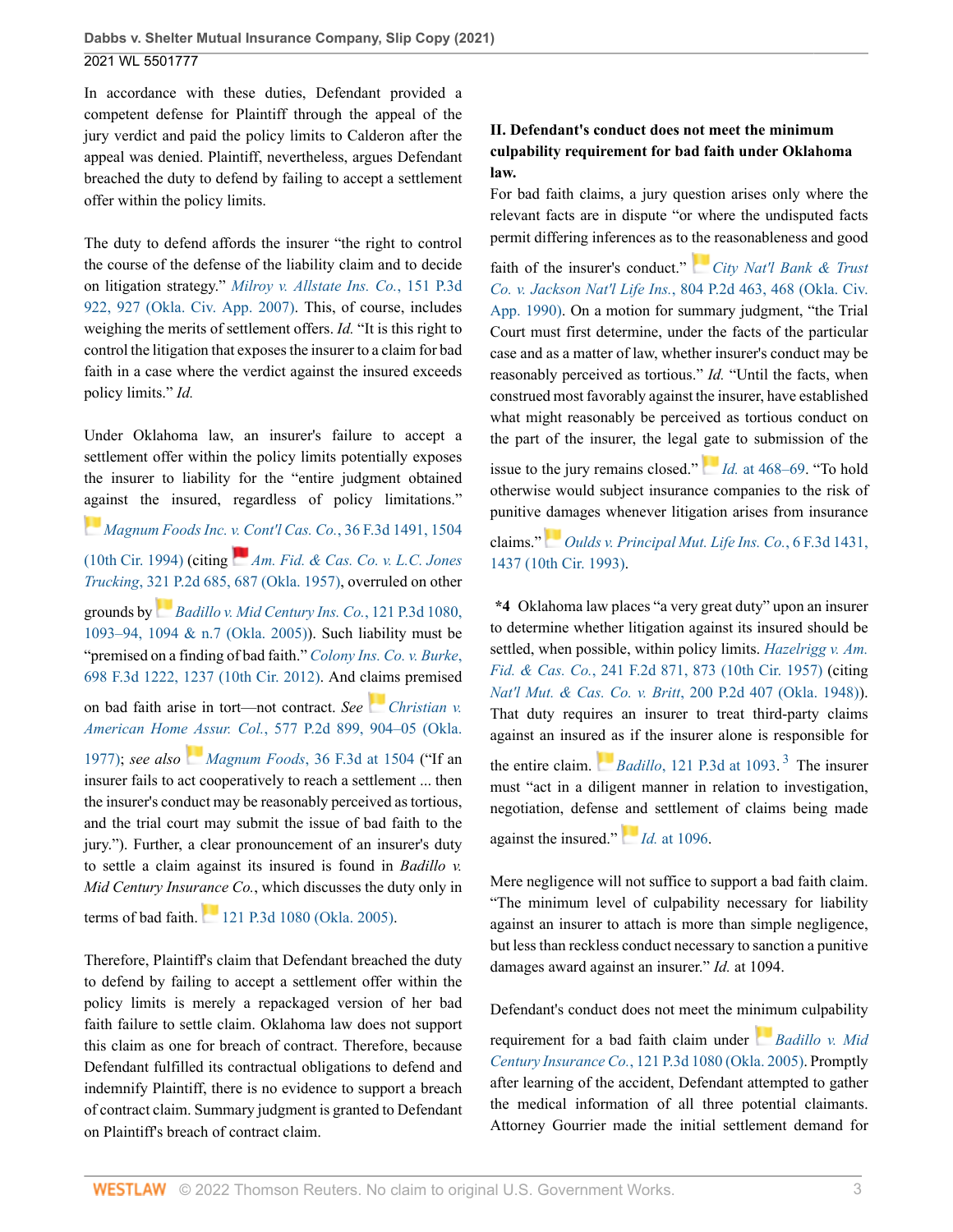Calderon's claim just over a month after the accident. At that time, Defendant lacked important information regarding Calderon's claim, including the extent of his injuries and the amount of his medical expenses. Defendant requested more information from Gourrier regarding Calderon's injuries and asked for an extension of the deadline for the settlement offer. Defendant also sought advice from legal counsel regarding Gourrier's offer; counsel advised Defendant that the offer's time limit was unreasonable.

In response to Defendant's requests, Gourrier provided more information about Calderon's injuries and extended the deadline of the offer. At that point, Defendant knew more about Calderon's claim, but it still lacked adequate information about the extent of the other claimants' injuries.

The timing of Gourrier's offer and the compressed time constraints he placed on it presented significant challenges to Defendant. A reasonable [se](https://1.next.westlaw.com/Link/RelatedInformation/Flag?documentGuid=If9c78c92f55511d98ac8f235252e36df&transitionType=InlineKeyCiteFlags&originationContext=docHeaderFlag&Rank=0&ppcid=4ee9c9795aff47ed9820fe479c329dd7&contextData=(sc.UserEnteredCitation) )ttlement offer requires a reasonable investigation. *See [Newport v. USAA](http://www.westlaw.com/Link/Document/FullText?findType=Y&serNum=2000448160&pubNum=0004645&originatingDoc=Id172f6c04d6911ecb124ab1bb8098962&refType=RP&fi=co_pp_sp_4645_197&originationContext=document&vr=3.0&rs=cblt1.0&transitionType=DocumentItem&contextData=(sc.UserEnteredCitation)#co_pp_sp_4645_197)*, 11 P.3d [190, 197 \(Okla. 2000\),](http://www.westlaw.com/Link/Document/FullText?findType=Y&serNum=2000448160&pubNum=0004645&originatingDoc=Id172f6c04d6911ecb124ab1bb8098962&refType=RP&fi=co_pp_sp_4645_197&originationContext=document&vr=3.0&rs=cblt1.0&transitionType=DocumentItem&contextData=(sc.UserEnteredCitation)#co_pp_sp_4645_197) as corrected (Aug. 1, 2000) ("The duty of good faith and fair dealing merely prevents an insurer from offering less than what its own investigation reveals to be the claim's value."). But Gourrier's offer required Defendant to negotiate a settlement for Calderon's claim before it could fully investigate all the claims against Plaintiff.

To be sure, Defendant considered the policy limits in that it was seeking a potential comprehensive resolution to all the claims against Plaintiff. But Oklahoma law does not instruct insurers that they may not seek a comprehensive resolution of all claims against an insured, and Defendant's attempt to do

<span id="page-3-3"></span>so, under compressed time constraints, does not rise beyond the level of mere negligent conduct.  $4$ 

**\*5** Defendant, by conducting diligent investigation, earnest negotiation, and competent (although unsuccessful) defense of the claims against Plaintiff, made a reasonable attempt to avoid liability for Plaintiff—for the total damage she caused —in excess of the policy limits. The facts do not indicate that Defendant failed to approach settlement negotiations as if it alone were liable for the entire amount of the claim. Defendant's conduct cannot reasonably be perceived as tortious; therefore, summ[ary](https://1.next.westlaw.com/Link/RelatedInformation/Flag?documentGuid=I1ccba55ef79b11d9b386b232635db992&transitionType=InlineKeyCiteFlags&originationContext=docHeaderFlag&Rank=0&ppcid=4ee9c9795aff47ed9820fe479c329dd7&contextData=(sc.UserEnteredCitation) ) judgment on Plaintiff's bad faith

claim is appropriate. *See [City Nat'l Bank & Trust Co.](http://www.westlaw.com/Link/Document/FullText?findType=Y&serNum=1991033411&pubNum=0000661&originatingDoc=Id172f6c04d6911ecb124ab1bb8098962&refType=RP&fi=co_pp_sp_661_468&originationContext=document&vr=3.0&rs=cblt1.0&transitionType=DocumentItem&contextData=(sc.UserEnteredCitation)#co_pp_sp_661_468)* 804 [P.2d at 468](http://www.westlaw.com/Link/Document/FullText?findType=Y&serNum=1991033411&pubNum=0000661&originatingDoc=Id172f6c04d6911ecb124ab1bb8098962&refType=RP&fi=co_pp_sp_661_468&originationContext=document&vr=3.0&rs=cblt1.0&transitionType=DocumentItem&contextData=(sc.UserEnteredCitation)#co_pp_sp_661_468).

### **CONCLUSION**

For the foregoing reasons, the Court finds that, according to the undisputed material facts, Defendant is entitled to judgment as a matter of law on Plaintiff's breach of contract and bad faith claims. Accordingly, Defendant's Motion for Summary Judgment [Doc. No. 92] is **GRANTED**, and this Order disposes of all of Plaintiff's claims in this action. A separate judgment will thus be issued.

**IT IS SO ORDERED** this 23<sup>rd</sup> day of November, 2021.

### **All Citations**

Slip Copy, 2021 WL 5501777

# **Footnotes**

<span id="page-3-0"></span>[1](#page-0-0) Under [Fed. R. Civ. P. 54\(b\)](http://www.westlaw.com/Link/Document/FullText?findType=L&pubNum=1000600&cite=USFRCPR54&originatingDoc=Id172f6c04d6911ecb124ab1bb8098962&refType=LQ&originationContext=document&vr=3.0&rs=cblt1.0&transitionType=DocumentItem&contextData=(sc.UserEnteredCitation)), "[a] court's disposition of a single claim in a suit involving multiple claims is subject to reconsideration until the ent[ry o](https://1.next.westlaw.com/Link/RelatedInformation/Flag?documentGuid=I80396520e2ea11d99439b076ef9ec4de&transitionType=InlineKeyCiteFlags&originationContext=docHeaderFlag&Rank=0&ppcid=4ee9c9795aff47ed9820fe479c329dd7&contextData=(sc.UserEnteredCitation) )f judgment on all of the claims, absent an explicit direction for the

entry of judgment on the single claim." [First Am. Kickapoo Operations, L.L.C. v. Multimedia Games, Inc.](http://www.westlaw.com/Link/Document/FullText?findType=Y&serNum=2006843552&pubNum=0000506&originatingDoc=Id172f6c04d6911ecb124ab1bb8098962&refType=RP&fi=co_pp_sp_506_1170&originationContext=document&vr=3.0&rs=cblt1.0&transitionType=DocumentItem&contextData=(sc.UserEnteredCitation)#co_pp_sp_506_1170), [412 F.3d 1166, 1170 \(10th Cir. 2005\).](http://www.westlaw.com/Link/Document/FullText?findType=Y&serNum=2006843552&pubNum=0000506&originatingDoc=Id172f6c04d6911ecb124ab1bb8098962&refType=RP&fi=co_pp_sp_506_1170&originationContext=document&vr=3.0&rs=cblt1.0&transitionType=DocumentItem&contextData=(sc.UserEnteredCitation)#co_pp_sp_506_1170)

- <span id="page-3-1"></span>[2](#page-1-0) Since neither party offered a reason to reconsider the Court's decision regarding Plaintiff's Exhibit 1, Order [Doc. No. 113 at pp. 4–10], and since the Court can find no reason to reconsider that ruling, the Court reaffirms its holding on that issue. The Court will consider Gourrier's affidavit attached to Plaintiff's Response [Doc. No. 99] only to the extent that it contains statements that could be reduced to admissible evidence at trial.
- <span id="page-3-2"></span>[3](#page-2-0) Though Badillo instructs insurers to approach settlement negotiations as if the policy limits do not exist, Id. at 1093, this Court is aware of no Oklahoma state court that has applied this standard in a case involving multiple third-party claimants.